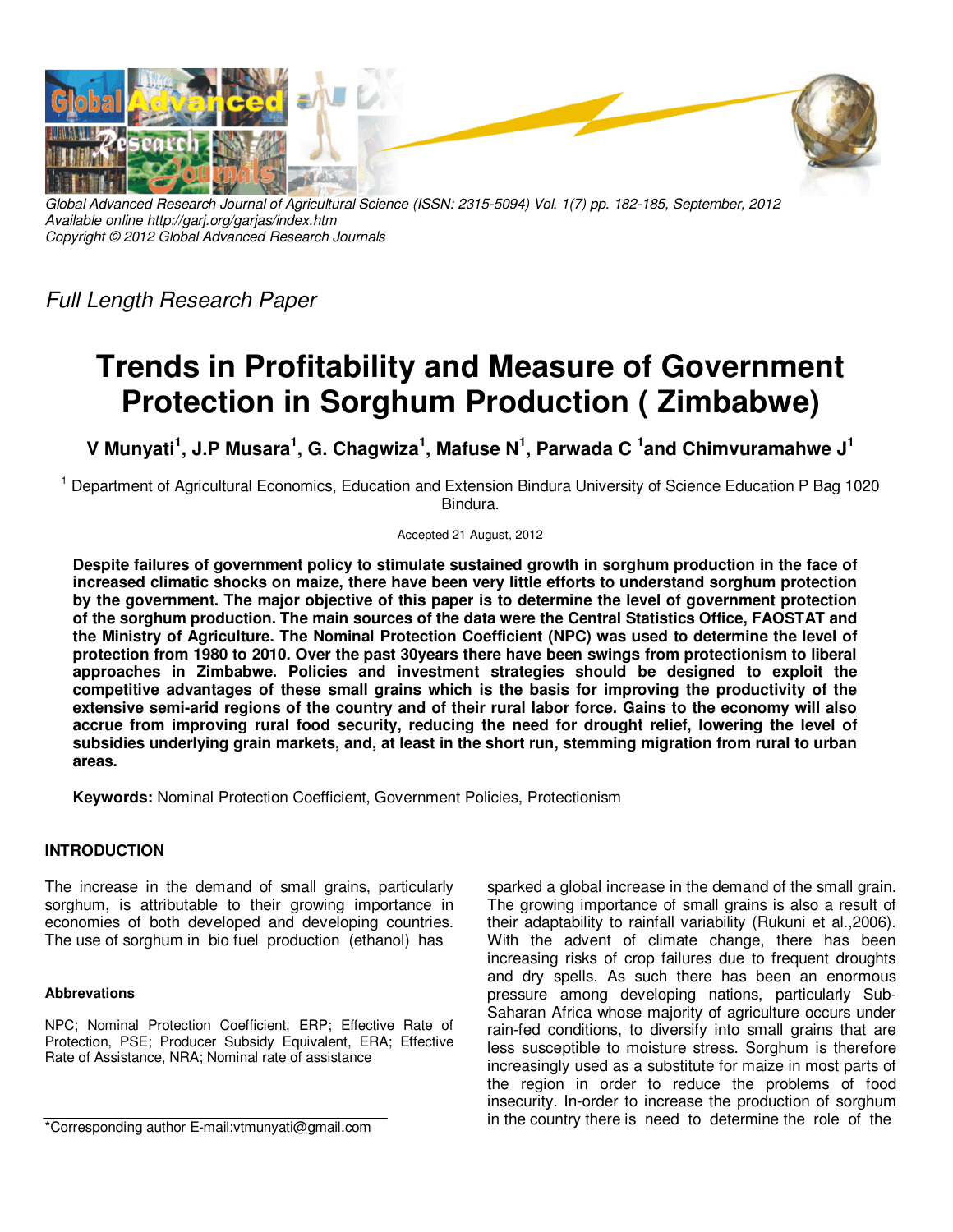government on the sorghum subsector.

#### **Protection Coefficients Concepts**

Protection Coefficients describe the nature of government protection in both input and product markets. This could be done by comparing domestic and international prices which indicate the degree of distortions caused by government intervention (De Janvry and Sadoulet 1995). The nominal protection coefficient is used to measure the effects of government policies in input and product markets separately. The Nominal Protection Coefficient is the simplest indicator of price distortions and the easiest to measure. It is equal to the ratio of the domestic price of a commodity *i* to its border price using the official exchange rate [1]. NPC is usually used because it measures the effect directly and its product specific. Estimates follow a direct price comparison approach between border and farm prices adjusted for transport costs to or from producers and consumer locations, storage costs, quality differences and other elements in marketing margins.

## **METHODOLOGY**

The Nominal Protection Coefficient (NPC) is the simplest indicator of price distortion and the easiest to measure. It is equal to the ratio of the domestic price  $(P_i^d)$  of a commodity *i* to its border price  $(P_i^b)$  using the official exchange rate:

 $NPC = P_i^d / P_i^d$  $(1.2)$ 

Thus, if  $NPC_i > 1$ , producers are protected and consumers taxed

If  $NPC_i < 1$ , producers are taxed and consumers subsidised, and

If  $NPC_i = 1$ , the structure of protection is neutral (De Janvry and Sadoulet 1995).

If the official exchange rate is not at equilibrium, the border price against which the domestic price is compared should be adjusted to remove this additional distortion. Calculating the border price at the equilibrium exchange rate the NPC become the real protection coefficient and the real rate of protection, which take into account both direct price distortions through product specific price policies and indirect distortions through the exchange rate (De Janvry and Sadoulet 1995).

## **RESULTS AND DISCUSSION**

## **Trends in Nominal Protection Coefficient**

Agricultural pricing policies have been a major instrument of government intervention, with the goal either increasing the contribution of agriculture to economic development or of enhancing the welfare of farm households. Pricing policy

has been used to satisfy the rent seeking demands of special interests groups. Price distortions against agriculture have been blamed for the stagnation of agriculture in most Sub Saharan African countries.

The nominal protection coefficient (NPC) is a ratio that contrasts the observed (private) commodity price with a comparable world (social) price which gives the opportunity cost to the country of producing the good and thus helps determine whether the country is an efficient producer of the commodity. This ratio indicates the impact of policy (and of any market failures not corrected by efficient policy) that causes a divergence between the two prices (De Janvry and Sadoulet 1995).

## *Source: Own Calculation*

The NPC for the sorghum in the country was slightly higher after independence; the producers were being protected by the government. The government protected the sorghum farmers for the first 15 years. After the structural adjustment program of 1992 there was a shift in the government policies it started to subsidise the consumers of sorghum in the country. After the year 2000 there was a surge in the value of NPC. This can be attributed to the fact that the government was carrying out the fast track land reform program so there was need to give the new farmers an incentive to produce and this is why there was an increase in producer price of sorghum in the country. The government was trying to protect the newly resettled farmers in the country. In the sorghum enterprise since 1980 the government has only embarked on policies in which the structure of protection was neutral (NPC=1) in 1996. This is the only year in which the government neither protected the sorghum producers nor subsidise the consumers.

## **Comparison of Maize and Sorghum Level of Protection**

Most researchers in other countries argue that the maize subsector is protected more than other grains sorghum being included. When most governments design policies for grains their major target will be maize. Most farmers' attributes the low level of sorghum production to the limited support the sector gets relative to other sectors such as wheat and maize in the country. The following figure compares the production of sorghum and maize in the country.

#### *Source: Own Calculation*

From 1980 to 1990 the Nominal Protection Coefficient of maize and sorghum was almost the same. After the structural adjustment program of 1992 the rate of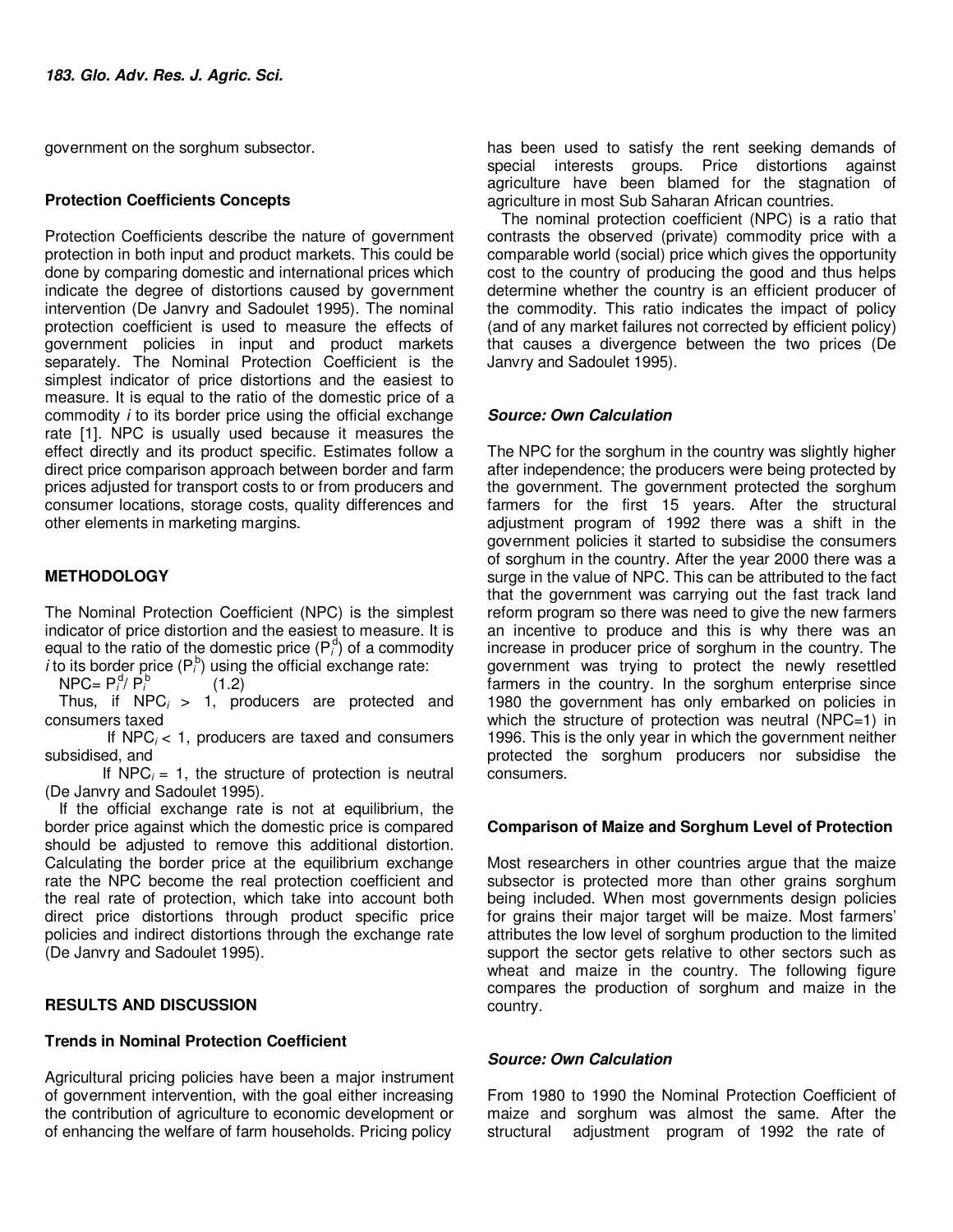

**Figure 1.** Nominal Protection Coefficient of Zimbabwe



**Figure 2.** Comparison of Maize and Sorghum Level of Protection

protection for maize was slightly higher for maize relative to sorghum except for 1997. The government was now

protecting the maize farmers since maize reduces problems of insecurity in the country. After the year 2000 in